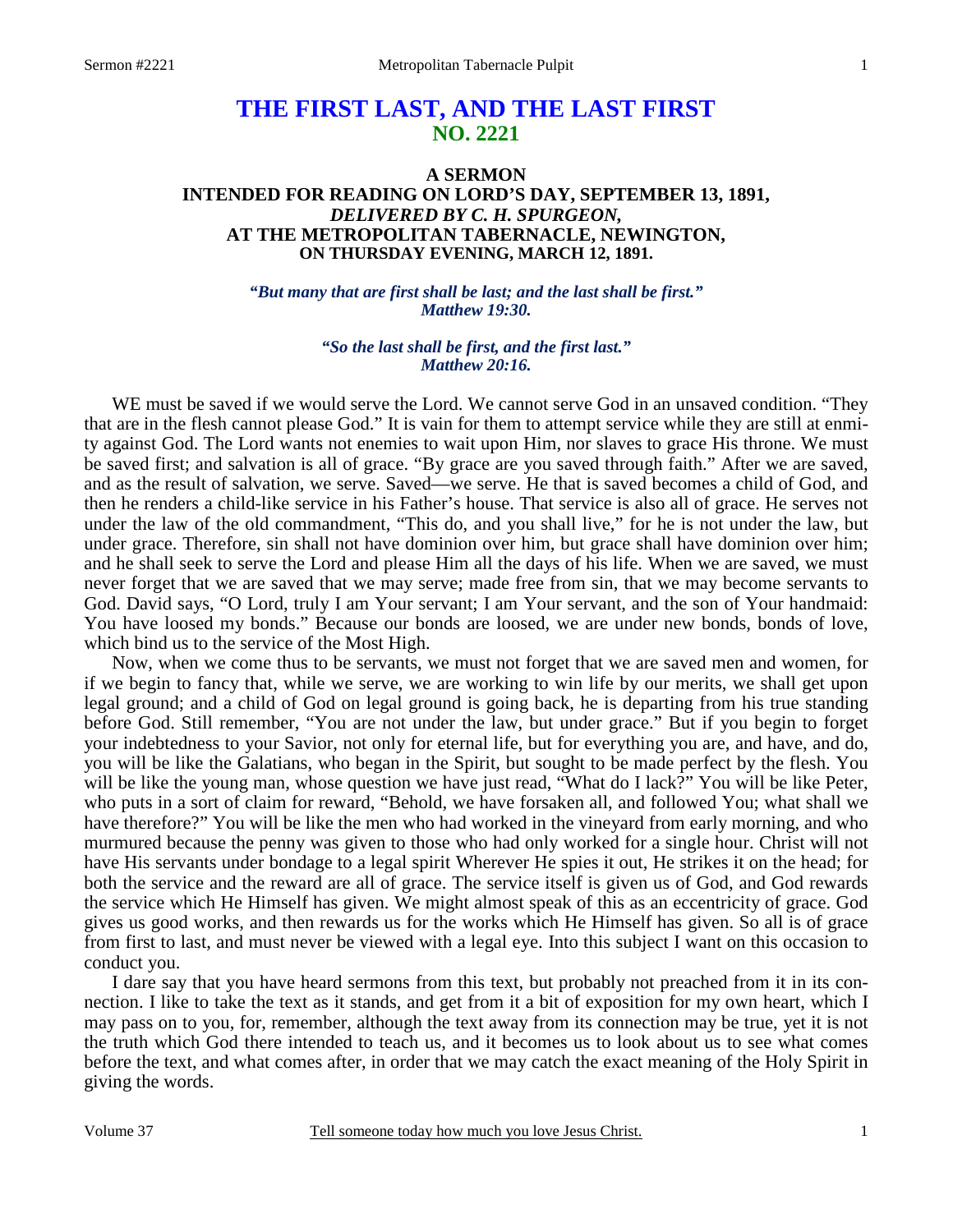**I.** I shall begin by dwelling upon this remark; IN THE SERVICE OF OUR LORD FREE GRACE IS MANIFESTED. It may not strike you as being upon the surface of the text, but it lies on the very surface of the whole connection; in the service of our Lord free grace is manifested. Think that over.

 It must be so, in the first place, because, although it is rewarded, *all our service is already due to God*. Under the law we are bound to love the Lord with all our heart, with all our soul, and with all our mind, and with all our strength. There can be nothing beyond that. All that we can do we are already bound to do, under the law. Works of supererogation must be impossible, since the law comprehends all holiness, and condemns every form of sin. When we have done all, we are unprofitable servants, we have done no more than it was our duty to do. Therefore, brethren, if there is a service to which we are called, and for which a reward is promised, it must be a service of grace. It cannot be any other. Under the gospel, the same thing is true; all that we can do is already due. "You are not your own; for you are bought with a price." There is no faculty, there is no capacity, there is no possibility of your nature which is not redeemed, and which does not belong to Christ by virtue of the ransom price which He has paid for it. You will gladly and gratefully own the obligation to do all that lies in you, for Him who loved you, and bought you with His precious blood—

## *"Could my zeal no respite know, Could my tears forever flow;"*

surely they are all due to my Lord already in repentance and gratitude. All the zeal of missionaries, all the patience of martyrs, all the faith of confessors, all the holiness of godly men, is Christ's by right, and therefore there can be no reward for them, seeing that they are His due already. If there is a service for which a reward is given to us, it is a service granted to us of grace, that we may receive grace thereby.

 But, next, there is this reflection—*all our service is in itself unacceptable*. When all comes to all, it is still, in and of itself, a thing so mean and poor, so imperfect and defiled, that it could not claim any reward. Job was made to feel this in the day of his humiliation. He said, "If I say, I am perfect, it shall also prove me perverse. Though I were perfect, yet would I not know my soul: I would despise my life." If it were possible for us to stand before God in any merit of our own, we feel so certain that we have come short of the glory of God, and that in many things we have offended, that we would tear off our righteousness from us, and throw it away as filthy rags, even the best of it. "I count all things but loss," says Paul, "that I may win Christ, and be found in Him, not having my own righteousness, which is of the law, but that which is through the faith of Christ; the righteousness which is of God by faith." If then we are so conscious of our failures, and shortcomings, and transgressions, and if we have to cry for mercy even on our holy things, and to confess sin in them, how can we suppose that any reward that may be given can be otherwise than of grace, seeing that the whole service itself must be of grace?

 Think again. *The ability to serve God is the gift of God's grace*. I refer not only to mental ability, but to the capacity which men of substance have to help the cause of God by their generous gifts. It is God who gives the power to get wealth, as it is He who gives the brain to think, and the mouth to speak. "What have you that you did not receive?" If any here present are serving God with gifts and graces, I am sure that they must own that these were given to them. They did not win them themselves. Or, if some of them are acquirements, yet the power to acquire was given them of Him from who comes every good gift and every perfect gift. Thus the ability to serve God is the gift of grace.

 Beloved, *the call to serve God in any special way is also of grace*. If we are called to the ministry, remember how Paul puts it, "Unto me, who am less than the least of all saints, is this grace given, that I should preach among the Gentiles the unsearchable riches of Christ." If our kings put upon their coins, *"Dei gratia"—*kings, by the grace of God—well, well, let them say so, but we can put it on our lives. "Sunday school teachers, by the grace of God." "Street preachers, by the grace of God." "Students in the College, by the grace of God." "Preachers of the gospel, by the grace of God." It is God who calls us to our several sacred employments. Our ordination, if it is an ordination at all, is from that great Shepherd and Bishop of souls, who went up into a mountain, and called unto Him whom He would, and made them to be His first messengers. Before He left them, He gave them that great commission which is still binding upon all His followers, "Go you into all the world, and preach the gospel to every creature." It is of grace that we are put into any sphere of service; and what a grace it is to be permitted to do anything for Him! His shoelaces we are not worthy to unloose; His shoes we are not worthy to bear. Though it is a menial's work, it is a monarch's work to do anything for Christ. Blessed be His name, if He will let me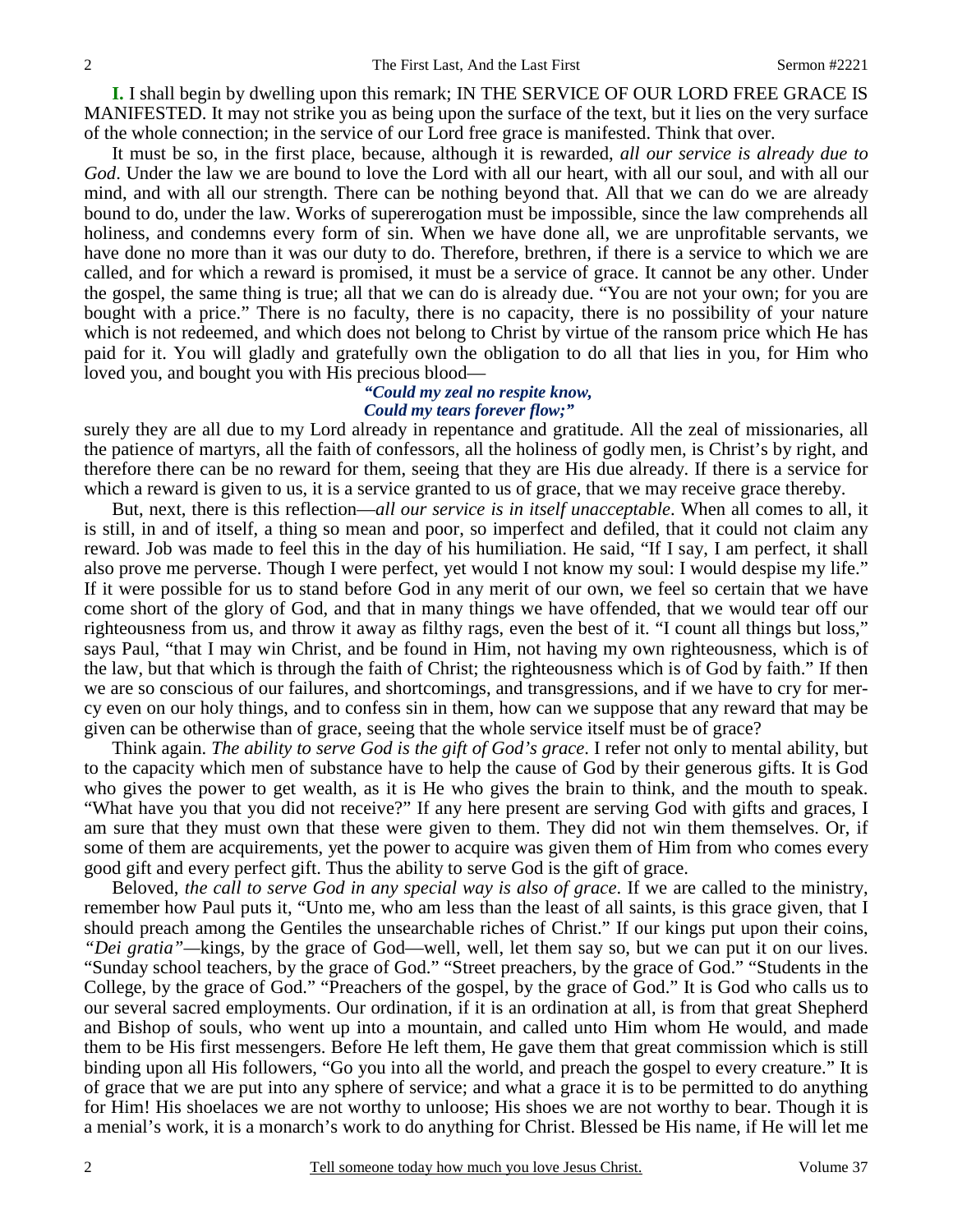be anywhere in His service, though it were but as a dishwasher in the kitchen! The kitchen is in the palace, and Christ's kitchen maids are maids of honor. He that serves God reigns. To serve Him on earth is to be glorified. To serve Him in heaven will be a part of our endless glory. Surely this, then, is by grace.

 Still further, *every opportunity of serving God is a gift of grace*. I am sure that when I have been shut out from the pulpit by sickness, I have thought it a great grace from God to be permitted to creep into the pulpit once more. When one's hand has been unable to hold a pen, we count it a grace to be able to write again some loving words that may be blessed to men. I think that it is God's grace that puts in your way people to whom you may speak privately. It is God's grace that brings those children to the Sunday school to you, that you may teach them. If we were wide awake, we should see, all day long, opportunities of usefulness, and we should be saying, "Blessed be God who puts me by providence where I can be of some little service to Him, and bring forth some fruit to His praise!" It is all of grace; these providential openings, and the spirit and the power to avail ourselves of them, come as gifts from God.

 Another thing I know; when you have the call to a work, and the opportunity, still *it is a gift of grace to be in a right state of mind to do your Lord's service*. Do you never feel sluggish and dull? Would you not *always* be so if His Spirit did not quicken you? Are you not sometimes frostbitten, so that your soul seems like a great iceberg? Would the waters ever flow unless the Spirit came with melting power? Do you not thank God, dear brother, that you have had gracious occasions in which the Lord has made you like Naphtali, "a hind let loose"? When you have given forth goodly words, from whom has come the unction? Where did the power come from? You have spoken; ah, that is a poor thing! But God has spoken through you; ah, that is a grand thing! Is not that wholly the work of grace? Every tear of sympathy that the preacher sheds when he is wooing men to Christ, every heartthrob and all the anguish of his soul when he would gladly compel them to come in, the whole bearing and carriage of a grace-taught minister or teacher—all this is of grace, and unto God must be the glory of it. It is not under law that we are working, for the law provides no strength, no tone, no savor. It is grace that makes us work, for it gives us the strength with which to work. "God has spoken once; twice have I heard this, that power belongs unto God. Also unto You, O Lord, belongs mercy: for You render to every man according to his work." You give him strength proportioned to his need, and the guidance necessary because of the difficulties of his task. Here is grace. Is it not so?

 You will be sure to join with me in the next point without a single objection; *success in holy service is wholly of the Lord*. If we were so wicked as to attribute to ourselves the sowing, and to ourselves the watering, apart from grace, yet we would not dare to attribute to ourselves the increase. "I have planted," said Paul; "Apollos watered; but God gave the increase." Would a single persuasion of ours prevail with man's hard heart if the Holy Spirit did not convince him of sin, and make him repent? Would the preaching of the gospel in our poor way ever enlighten a single eye if Jesus Christ were not seen in His own light? Could we comfort the broken-hearted, could we proclaim liberty to the captives, and the opening of the prison to them that are bound, if the Spirit of God were not upon us? Why, if we did make the proclamation, would it not fall flat to the ground apart from the work of God, who does all things through us and by us? We are laborers together with Him. We lift our hand, and God lifts His. We speak, and He speaks. We would gladly lay hold of men's hearts, and He does lay hold upon them. We would weep them to Christ, but He brings them weeping to Christ, and saves them to eternal life. Blessed be His name! After many years of prophesying in His name, dare any of us say that we have made the dry bones to live? After having long given the invitation, do we say that we have persuaded one to come to the wedding feast apart from the Lord's divine working? Do we take any of the glory of a saved soul to ourselves? It were treason; it were blasphemy. We dare not commit such a sin. Our work, if it succeeds at all, if it is worth calling good work, is all of grace.

 And if, my dear friends, any of you are called to suffer for Christ's sake, *the honor of suffering is a special gift*. If you have been reviled, if you have lost position, if you have suffered those moderate martyrdoms which are possible in a free country like this, then, "Unto you it is given in the behalf of Christ, not only to believe on Him, but also to suffer for His sake." "Rejoice, and be exceedingly glad, for great is your reward in heaven: for so persecuted they the prophets which were before you." But take no credit to yourself. You are elevated to the peerage of suffering; it is your King who brought you there. You have His gracious permission to pass through great tribulation; that were nothing to you, if you had not washed your robes, and made them white in the blood of the Lamb. You owe your patience, your cour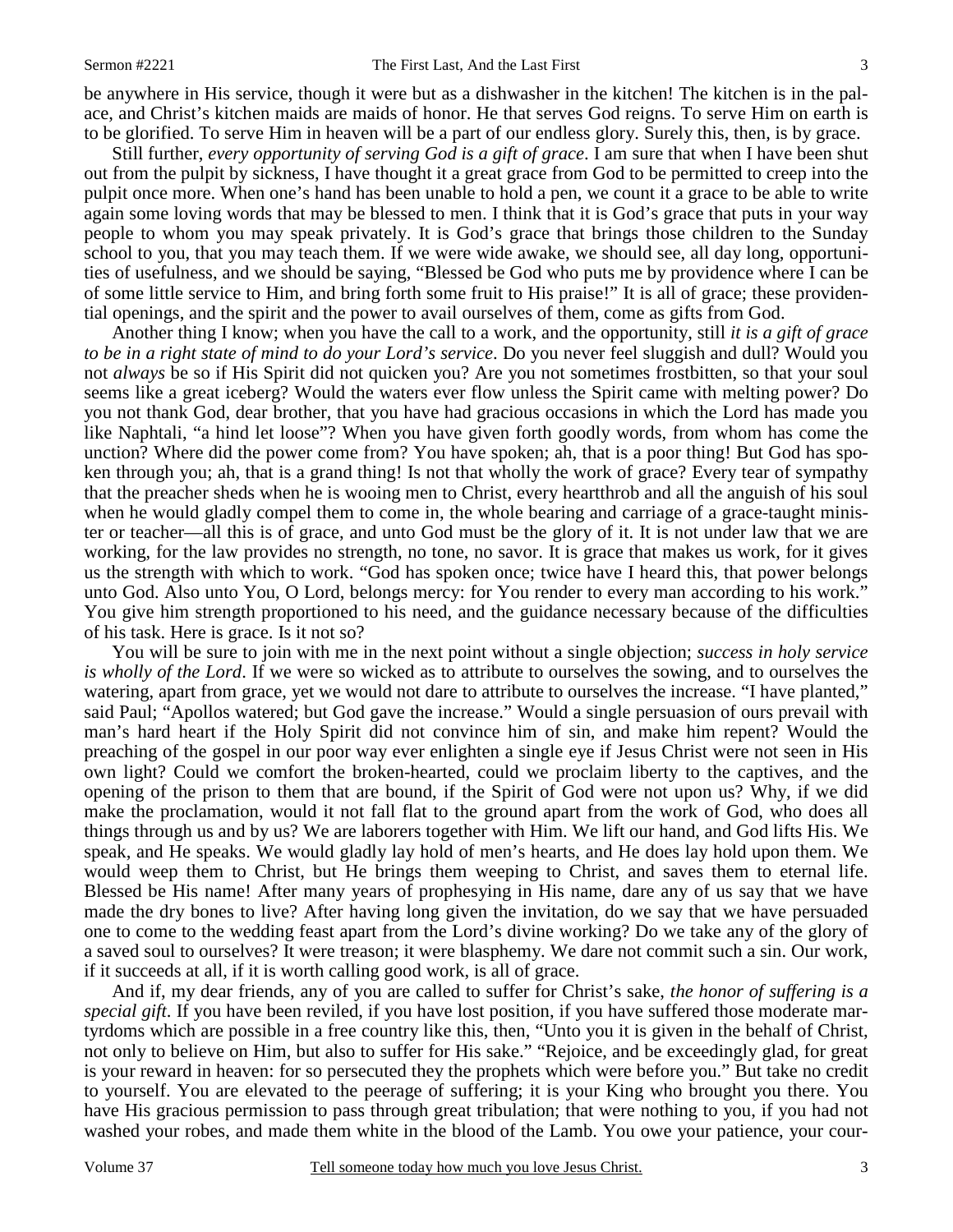age, your steadfastness, all to the Spirit of God. You would have long since been carried away by the fear of man, which brings a snare; you would have long since been a traitor to the truth, and to your Lord, if He had left you. It is your duty to be faithful. When you are faithful, it is not in yourself that you are so. He works all our works in us, and He must have the praise of them. "Work out your own salvation with fear and trembling." Work it out to the very full. Be thorough with it. "For it is God which works in you both to will and to do of His good pleasure." "Be you steadfast, unmovable, and always abounding in the work of the Lord." God will reward you, but your steadfastness, your diligence, your patience, all these are the work of the grace of God, and you know it. If you, indeed, possess them, you ascribe them all to Him.

 Now, then, we have established this, I think, beyond all contradiction, among spiritual men—that in the service of the Lord free grace is magnified.

**II.** So we take another step, and we say, as our second head, THEREFORE THE LORD HAS HIS OWN WAY OF MEASURING WHAT WE DO. You see that in the case of these persons who had toiled in the vineyard, their master measured their work after his own fashion. He did not go by the regular way of pay as so much an hour, but, inasmuch as it was all of grace, this great householder made the reward to be after his own measure, a penny for one hour and a penny for twelve hours. He made the last equal to the first. So shall it be, "The last shall be first, and the first last." This is because we are dealing here, not with a legal paymaster, but with a God of grace, who measures our service, which itself is all of grace, by His own measurement, and not by ours.

*He will reward every worker, but not as we judge*. He will do no man any injustice, even in the omnipotence of His grace. He will be able to say to every worker, "Friend, I do you no wrong." He will do no wrong to any of His servants, whoever they may be, rest sure of that, but still He will reply, "Is it not lawful for Me to do what I will with My own?" and He will reward His workers in His own royal yet gracious way.

 So, then, *He will not reward us as according to the time spent, or surface covered*. Some may be Christians for thirty or forty years, and may never be among the first. It is not the length of your service, good as that is that will be God's gain. There may be some who shall come to Christ and go home to heaven in a single year, and yet shall bring great honor to their Master. It is not the length of time in which you are engaged in the lord's service. Neither is it the space that is apparently covered. Some seem to do a great deal, skimming over a wide surface, but it is not this that the Master measures; neither by the hour, nor yet by the acre. That might be a legal way of measurement, but His gracious way of measurement is not so.

 And *He will not measure out the reward according to our ability,* whether it is mental ability, ability of substance, or ability of opportunity, for some of us might come in for a large share, and others might come in for a very little, if this were the rule. But this is not the way the Master measures. If to one man He gives the gift of speech, to another the great gift of diving deeply into the meaning of His word, to another experience, and so on, yet the reward to the persons holding these various gifts will not be in proportion to the gifts they have, but after quite another rule.

*The reward will not be according to the judgement of men*. A brother has served God in his way, and his brethren think much of him, and appoint him to an office. He is a deacon, or an elder, or, perhaps, he becomes a pastor. It is a high reward to be allowed thus to increase our opportunities of usefulness, but we shall not at last be rewarded according to the height of office. That is not the standard in this kingdom where Christ rules.

 Above all, *no man shall be measured by his own judgement,* otherwise I know some friends who would have a very grand reward. They are free from sin; they are perfect, they say, but their Master knows, if they do not, whether that is true or not. Another says, "I have done this, and I have done that." But it is not what you say that you have done, that will gauge your Master's reward to you. There are some that speak very loudly of what they have accomplished. I do not think that their brethren, for the most part, think the more of them for thinking so much of themselves. I believe that those who have lower opinions of their own capacity and usefulness are much more honored in the presence of the saints of God. No, our self-judgment, our tall talk, our loud profession, and so forth, will not be the measure with which we shall be rewarded, otherwise those who said, "We have borne the burden and heat of the day," would have had two-pence, at least, if not three-pence, or, perhaps, even a shilling in proportion to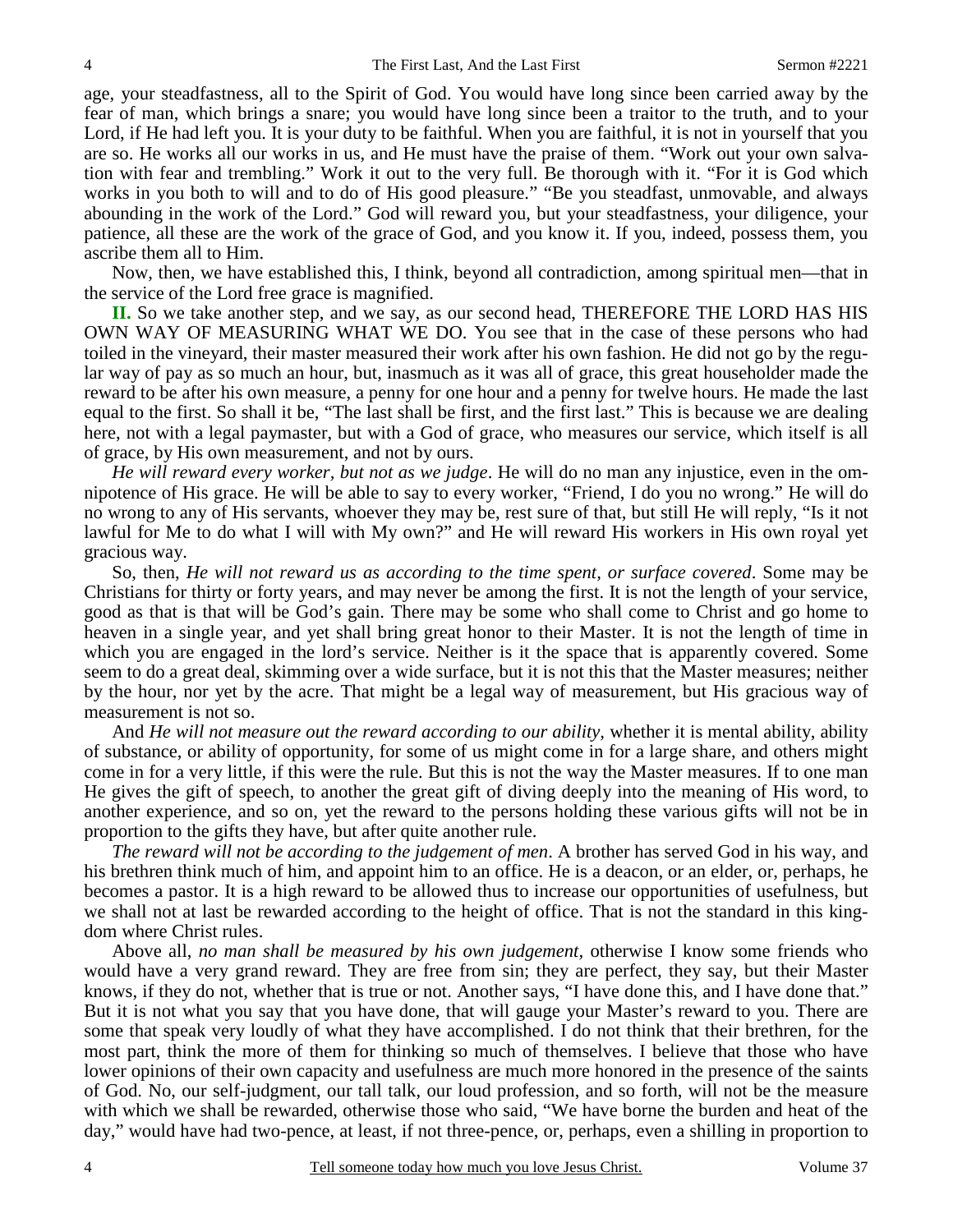those poor creatures, whom the master made equal to them, though they had only come in at the eleventh hour.

*Our reward will not be according to the impression made among men*. We may have made our mark upon our age, and neighborhood, and surroundings. Some men's names will go down to posterity; others have no fame at all. It will be found of some men that their lives are written and emblazoned everywhere. Others will live in the little circle of their family, but not beyond that narrow range. But God will not measure so. The godly housewife, with four or five children trained for God in her cottage, may be reckoned of God among the first, and the able speaker, in his pulpit, who has thousands hanging on his lips, may be reckoned of God among the last. God has His own ways of measuring up men's works.

 But let me add that *we shall not be rewarded even according to our success*. To some men success is meted out in large measure; that success which really is not their own, but is the fruit of other men's labors. A man preaches the gospel with many tears for years, and sees little fruit. He dies; another man, of earnest spirit, follows him, and gathers in the old man's sheaves. The former man planted; the other man entered into his labors. To whom shall the reward be given? The success is not due to him who seems to have achieved it. You remember that old Romish legend, which contains a great truth. There was a brother who preached very mightily, and who had won many souls to Christ, and it was revealed to him one night, in a dream, that in heaven he would have no reward for all that he had done. He asked to whom the reward would go, and an angel told him that it would go to an old man who used to sit on the pulpit stairs, and pray for him. Well, it may be so, though it is more likely that both would share their Master's praise. We shall not be rewarded, however, simply according to our apparent success.

 Neither shall we be put down as one of the last because of no success. God intends that some men shall never succeed, according to the rule of success that appertains among men, for He sent even His servant Isaiah to go and make the people's hearts hard, and their ears dull of hearing; and He sent Jeremiah to weep over a nation to whom his tears brought no repentance and no reformation. He may send you, like Noah, to preach for one hundred and twenty years, and never got a soul beside your own family into the ark. But if you are faithful, that is well pleasing in His sight. Here lies the good pleasure of God. I do not suppose that it will happen that you are to do all the plowing and all the sowing, and there should never be an armful of sheaves for you in all your life; though, if it should be thus, and you shall have been at the last found faithful to the commission that your God has given you, verily, I say unto you, you shall have your reward; but the reward is not measured out according to man's rule of success.

 Let me tell you what I think is a rule with God. It is a many-branched kind of rule. Some men stand first because of their strong *desire*. Oh, they would have saved the people if they could; they would have persuaded men to be Christians if they could; they would have laid down their lives to do it. They preached their very hearts out in their desire for their hearers' salvation. Their souls ran over at their lips while they talked with men. God knows their desires, and He takes the will for the deed, and "so the last shall be first."

 God also measures *proportions*. The brother never had more than one talent, but he did as much with it as some with ten, yet it did not seem to come to much in his eyes. He was always mourning because he was so little. He thought that he was like one of those coral insects at the bottom of the sea, just making a little bit of coral which never came above the waves, but it was part of a great whole that would afterwards rise into a fairy island of the sea. Our Lord will measure, not according to what a man has not, but according to what a man has.

 And here is one who has little to commend him except his *spirit*. He waits upon God. He is very gracious. He trembles at God's word. He speaks with His whole heart very reverently, very tenderly, desiring always to be silent if God would have him silent, and only to speak when God would move him to speak. His delight is to do the Lord's will, and nothing but the Lord's will, and he is quite content to be nothing. Indeed, he cries for that—

#### *"Oh to be nothing, nothing, Only to lie at His feet!"*

Now, God may put that man among the first, whereas the self-contained man, who works for God sincerely, may, nevertheless, have to go into the back rank, and be among the last.

 Here is one, again, who, whatever he does, does it with *thoroughness*. He does not attempt many things, but he does one thing. It is all that he can do, and he throws his whole soul into it, and works at it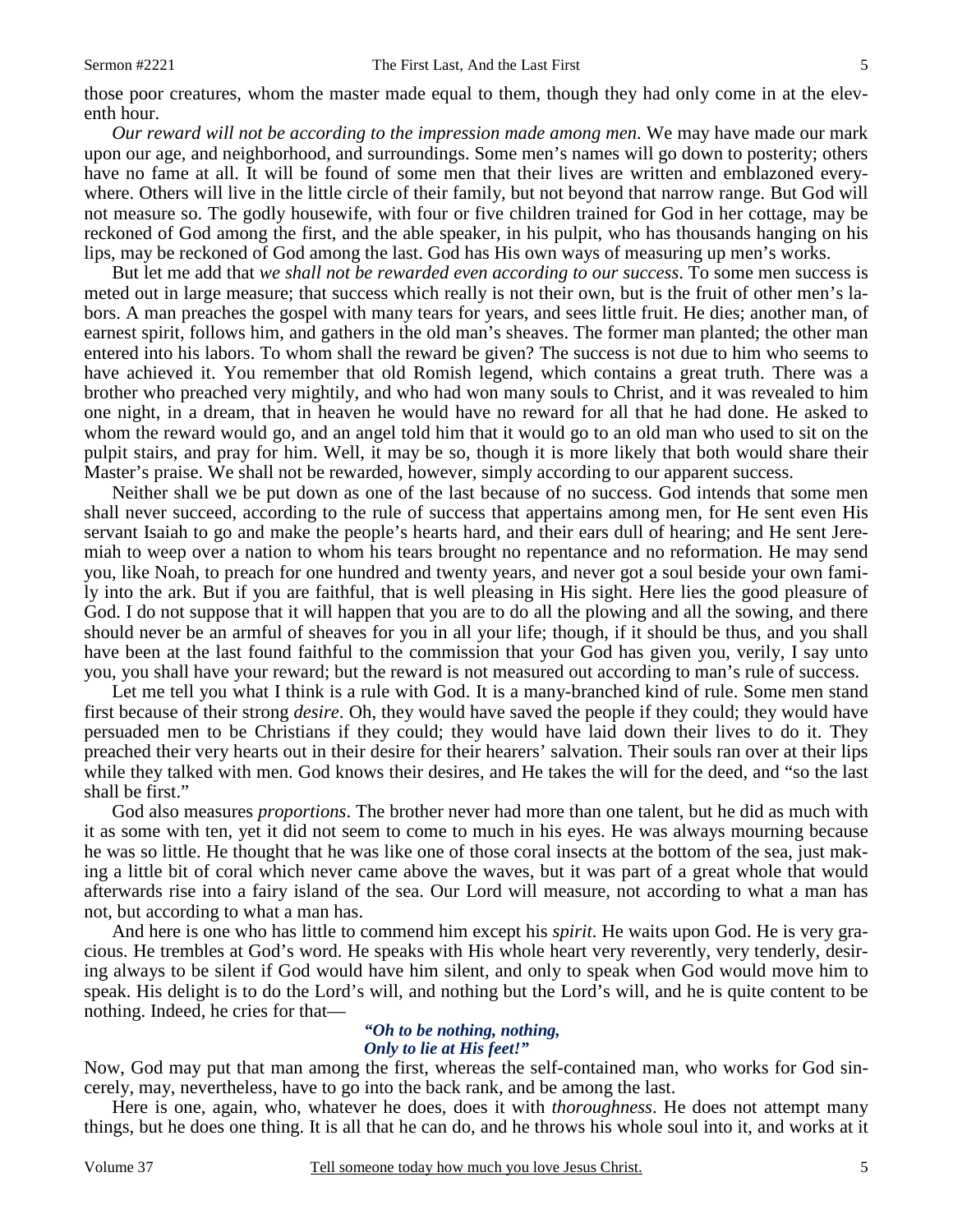like some Eastern artist working at a cameo for a prince. All his life is put into that little bit of a thing, and, it may be, that our great King will count him first, while another who did much in a slovenly, slurring style, and was thought to have done a great deal, will have all his work rejected, for it is not up to the Prince's mark, and He will not adorn His palace therewith.

 I think, dear friends, that God will measure our work very much by our *thought of Him* in it. If we did it all *to* Him; if we did it all *for* Him; if He was always in our mind in the doing of it, and we did not think of our friends, nor of our own reputation, God would be more likely to honor us, for He will put those who think much of Him among the first, and others among the last. "Them that honor Me," says the Lord, "I will honor."

 And especially, again, if all that we do is baptized with *love*. Why, see that woman who brought her alabaster box, and broke it, and poured the precious ointment of spikenard upon Christ's head! She is put among the first, and Christ makes honorable mention of her wherever the gospel is preached. Some that did much have to go among the last, for they had not such love as she had.

 Some work for God with great *faith;* and the Lord loves to see us working in faith. To do a great deal of work with a great deal of unbelief, is to do very little after all, for if a prayer that is unbelieving does not prosper, preaching or teaching that is unbelieving is not likely to do so. Put faith into your work, and, maybe, you will be among the first.

 I am sure that God measures much of our work according to the *prayer* we expend over it. Oh, yes, it was a fine sermon! You could tell how the preacher had worked at it; you could see how he had polished up that phrase, and how he had cut that sentence into dice-pieces to make it tell; but you could also see that he had never prayed over it. A sermon that is prayed over is worth ten thousand that are merely prepared, or copied, or that spring out of a man's mind without being worked by the Holy Spirit in his heart. Oh, to pray down the sermon, and then to pray up the sermon, and pray it all over, resting upon God alone!

 God will often look upon our work in *giving,* not according to how much we give, but I think that the Lord's rule is to take notice of *how much we have left*. That woman, who gave all her living, gave more than all the rich men gave, because she had nothing left. It was but two mites that make a farthing, but then it was all her living, and so she goes into the front rank. My lord has given a thousand pounds, and we are very much obliged to him. He must go into the back rank, for all that, for he has so much left.

 And then, it may be, that they will take the first place *that did not get any reward* for what they did. Our Lord tells us that when we are making a feast we should call in the blind, and the halt, and the lame. Why? "For," He says, "they cannot recompense you." He speaks of the Pharisees again, and says, "Verily I say unto you, they have their reward." You will not be paid twice. If you have done something for Christ—for instance, defended the faith—and you are denounced for it, and traduced for it, very well, you have not had your pay for it. There remains the recompense for unrewarded services. It is a grand thing when, by the grace of God, you have something standing in God's book, not of law, but of grace. You helped a poor man, and he was not grateful. Oh, be so thankful that he was not grateful, because if he had been grateful, maybe you would have had your reward, maybe! When those you relieve are very kind afterwards, and speak well of you, and do you some good service in return, it is very nice; of course it is. Well, but you are paid. But those who have done good and suffered for it; who, for the best thing that they did have had the worst return; who have rendered kindness, and have only received unkindness as the result; it may be that the Lord will say of them, "These were last, but they shall be first," whereas many that stood first in men's esteem, and in the gratitude they received, will have to go last.

**III.** Now, my time almost fails me, but you must bear with me on my third head, for here is the practical part of free grace in our service. Hence, WE HAVE INSTRUCTIONS AS TO OUR SPIRIT AS WORKERS. If the work is all of grace, and if God has a way of measuring up that work, which is not at all according to the law, but of His own grace, then there are two things to be observed. First, do not be proud; secondly, do not be discouraged.

 Do not be proud, for many that are first shall be last. Suppose, my dear friend, that you really are first, and are doing a great deal for God, will you be proud? Why, *you are only a greater debtor*. You owe all the more to that grace, which has enabled you to be of some service in the kingdom of your Lord. Lie low at your Lord's feet, and be very humble.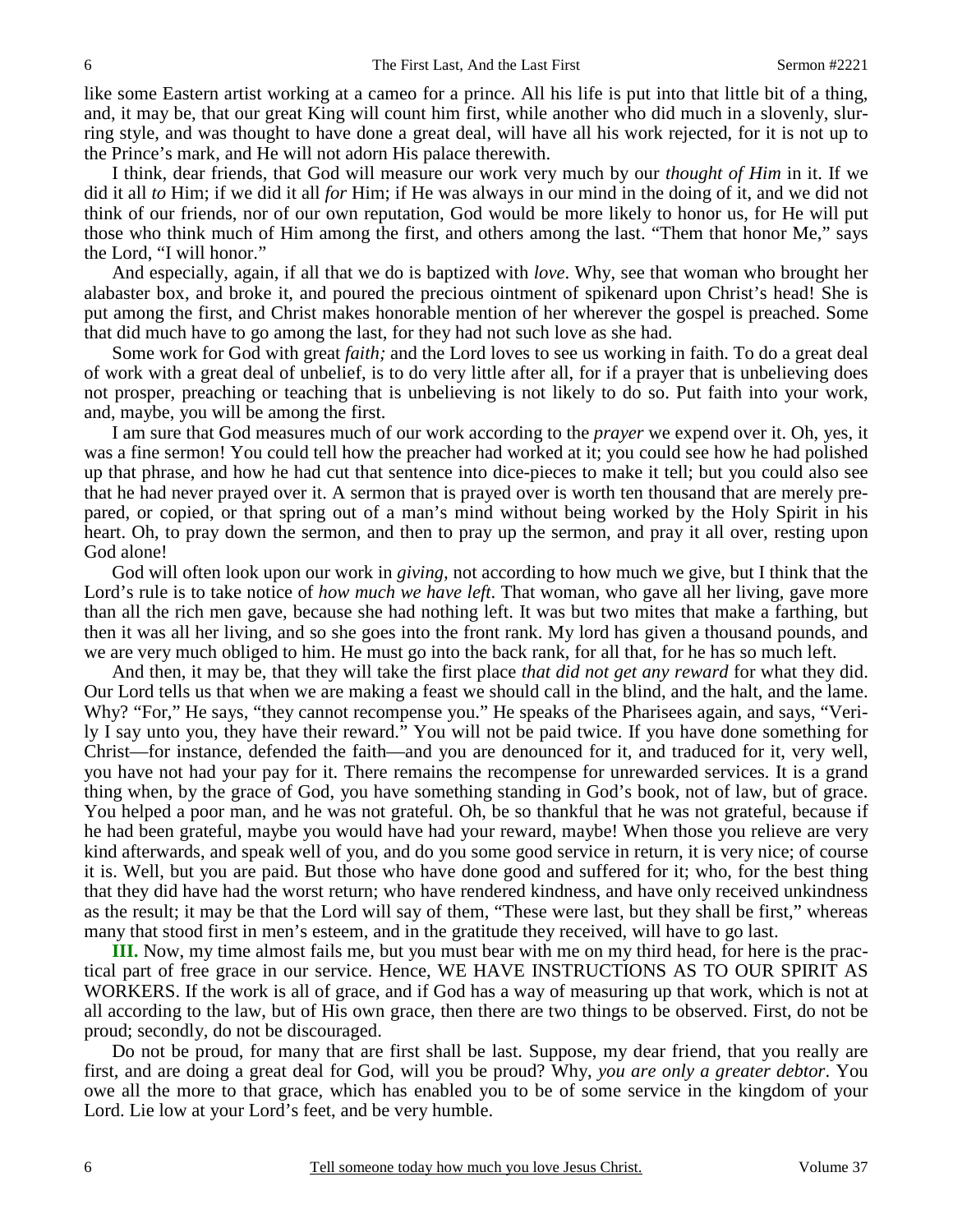Next, remember that though you may think that you are first, *you may, even now, be among the last*. Your assessment of your service may not be the divine assessment at all. You may think that you are "rich, and increased with goods, and have need of nothing," and, in God's repute, you may be "Wretched, and miserable, and poor, and blind, and naked." Your work may be like very big trusses of hay, and loads of straw, and stacks of stubble; and yet, when God comes to try it, it may be all burned down to a handful of ashes, whereas the friend, of whom you think so little, may only have built a small portion, but he has built it of gold, and silver, and precious stones.

Let us also recollect that, even if it is true that we are among the first, we may, if we get proud of it, *find ourselves among the last*. Oh, how some of God's greatest servants have been shriveled up when they began to swell out with pride and vanity! God blessed them as long as they were feeble, and weak, and leaned upon His strength, but when they were strong, and relied on themselves, there came a dreadful failure.

 There is one thing which is absolutely certain. *If you are among the first, you will reckon yourself to be among the last*. He that is best thinks himself worst. What a description Paul gives of himself in the seventh chapter of Romans! "Oh," says one, "I heard a person say that Paul was not a converted man when he wrote that!" Let me tell you that he had been in the third heaven when he wrote that bit of deep experience. He had so much likeness to his Lord that he excelled every other man then living, except, perhaps, John; and if it had not been for his extraordinary holiness he would never have been able to pen those tremendous groanings wherein he says, "O wretched man that I am! Who shall deliver me from the body of this death?" The man who thinks that he is holy has never seen the holy God. If he had—if he had ever beheld Him, he would say with Job, "I have heard of You by the hearing of the ear: but now my eye sees You. Therefore I abhor myself, and repent in dust and ashes." The superlative perfection of the Lord God, and the absolutely perfect example of our Lord Jesus Christ, are such that if a man has ever had communion with these, he shrinks into nothing in his own esteem. He that is really first is always the man who is willing to be accounted last. Paul, though he is not a whit behind any of the apostles, yet calls himself less than the least of all saints, and describes himself as having been the chief of sinners. Ah, beloved! A low idea of self is one of the labels with which God marks the best of His possessions; therefore, do not be proud.

 In the next place, do not be discouraged. If you feel that you are last, *God's measure is not yours*. Though you may think that you are last, He may not think so at all. Though you say, "I am not worthy to be an apostle," yet He may think you worth putting into the apostleship. God's idea of your worthiness and your own may greatly differ; and His estimate is the true one.

 Besides, suppose that you are last, yet *"He gives more grace."* Christ has come, not only that we may have life, but that we may have it "more abundantly." Do not be content with what you have. "Covet earnestly the best gifts." Covet still more the best graces. God is able to do for us "exceeding abundantly above all that we ask or think." Go in for great things. Has not the Lord said, "Open your mouth wide, and I will fill it." I spoke to a man of God this morning, and I told him how God had graciously enabled me to draw near to Him in prayer, and of the glorious way He had granted my requests. My friend said, "Yes, and He has made your mouth bigger than it used to be." Is it not so? The faculty of believing prayer grows by being used. The more you ask, the more you may ask, and the more you have asked, the more you will ask. The capacity to receive is increased by receiving. God grant that it may be so with us if we are last!

 Remember, too, that if you really are among the least useful, yet a *right spirit may compensate* for your poverty, and make your little service very precious. If you cannot get a wide sphere, do not want it. A young minister said to an old one, "Ah, sir, I preach only to about one hundred people. I wish that I could get where I could gather a thousand." His friend answered, "Young man, a hundred people are quite enough for you to be accountable for; and if you faithfully discharge your duty to their souls, you have quite enough to do." Wish for a larger sphere if you are capable of filling it, but remember that the best preparation for greater usefulness is to be faithful in your present position.

 My last word to God's children is this; what does it matter, after all, whether we are first or whether we are last? Do not let us dwell too much upon it, for *we all share the honor given to each*. When we are converted, we become members of Christ's living body, and as we grow in grace, and get the true spirit that permeates that body, we shall say, when any member of it is honored, "This is honor for *us."* If any